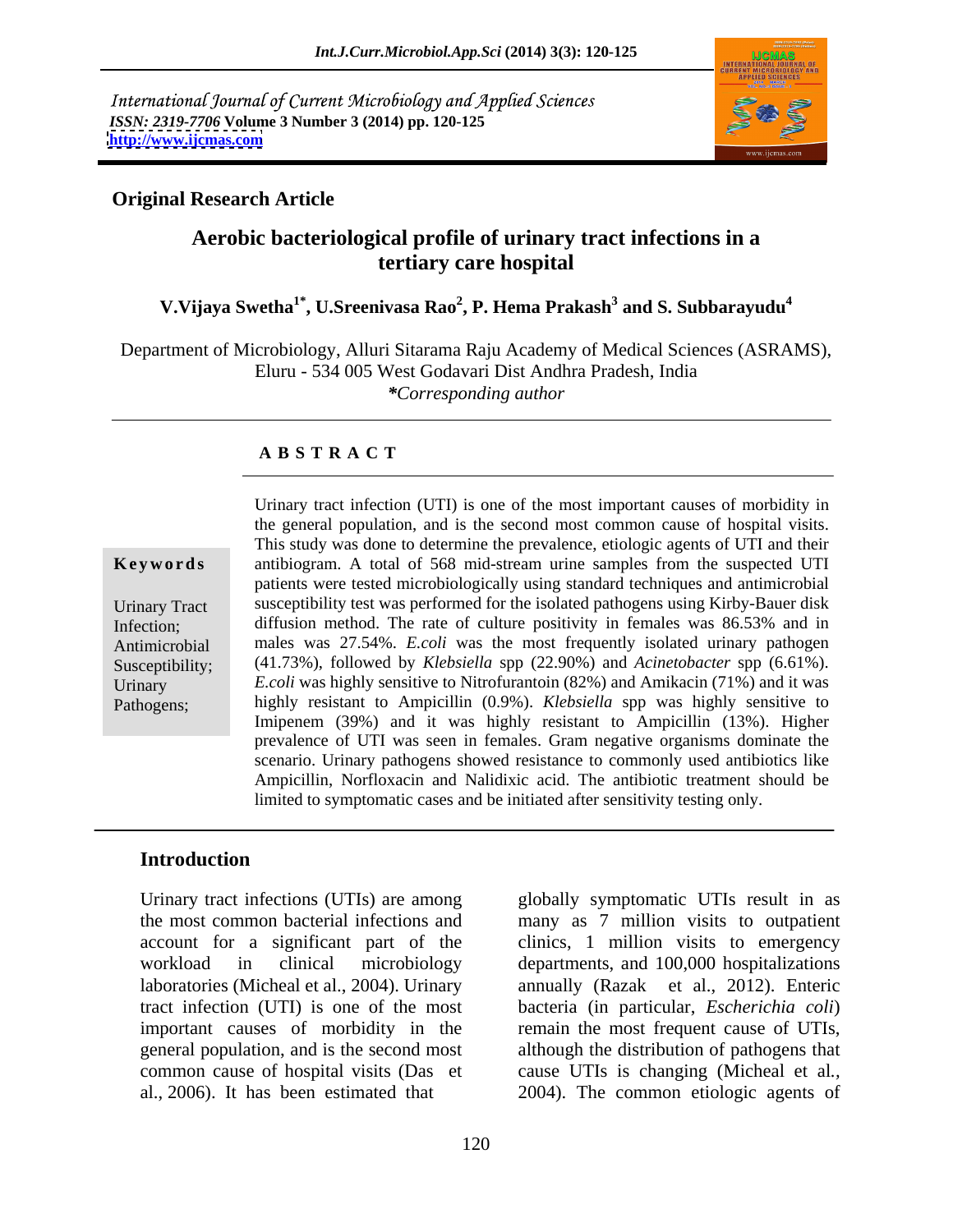UTI include enterobacteriaceae like *E. coli* and *Klebsiella* spp, as well as Gram positive organisms like *Staphylococci* and pathogenic invasion of the urinary tract blood and MacConkey agar using<br>which leads to an inflammatory response calibrated loops for semi-quantitative bacteria in the urinary tract is the cause of for 24 hours (Gerald Collee, J et al., 2012). urinary tract infection (Sibi et al., 2011). The urine should be mixed thoroughly

usually classified by the infection site: infections are diagnosed in genitourinary<br>tracts that have structural or functional identification of the isolated organism. All such as indwelling urethral catheters, and the bacteria. are frequently asymptomatic (Getenet et al., 2011). **Antibiotic sensitivity** 

The study was performed on UTI cases standards. attending Alluri Sitarama Raju Academy of Medical Sciences, Eluru, from April 2013 to September 2013. A total of 568 clean catch midstream urine samples were collected in a wide mouth sterile container previous fifteen days. Then the bacterial uropathogens were isolated and tested for antimicrobial drug resistance pattern. (300µg), Amikacin (30µg), Cotrimoxazole

# **Bacterial isolation and identification procedures**

*Enterococci* (Iregbu et al., 2013). Urinary Isolation of uropathogens was performed tract infections (UTI) are caused by by a surface streak procedure on both which leads to an inflammatory response calibrated loops for semi-quantitative of the uroepithelium. Proliferation of method and incubated aerobically at  $37^{\circ}$ C UTIs refer to the presence of microbial specimen was considered positive for UTI pathogens within the urinary tract and it is if a single organism was cultured at a bladder [cystitis], kidney [pyelonephritis], appearance and morphological characters or urine [bacteriuria] and also can be of isolated bacteria was noted and isolated asymptomatic or symptomatic, UTIs that colonies were subjected to preliminary occur in a normal genitourinary tract with tests like Gram's staining, motility by no prior instrumentation are considered as hanging drop, catalase test and oxidase uncomplicated," whereas "complicated" test. These preliminary tests were followed tracts that have structural or functional identification of the isolated organism. All abnormalities, including instrumentation the biochemical tests were used to identify blood and MacConkey agar using  ${}^{0}C$ for 24 hours (Gerald Collee. J et al., 2012). The urine should be mixed thoroughly before plating (Patricia M. Tille., 2014). A concentration of  $\geq 10^{\circ}$ cfu/ml. Colonial  $5_{\alpha \text{fu}}$   $\alpha$   $\alpha$   $\alpha$   $\alpha$   $\beta$ by biochemical reactions for the the bacteria.

# **Antibiotic sensitivity**

The main aim of the study is to determine It was done by Kirby Bauer disk diffusion the prevalence of UTI as well as the effect method. Mueller-Hinton agar plates were of gender and age on its prevalence. The used. Commercially available HiMedia etiologic agents and their susceptibility discs were used. The bacterial suspension pattern will also be determined. was made by inoculating 4-5 isolated **Materials and Methods** 2 hours of incubation, the turbidity was identical colonies in peptone water. After standardized by using 0.5 Mc Farland standards.

from the study subjects who have not incubated at 37<sup>o</sup>C. The results were read received antimicrobials within the after overnight incubation and compared By using sterile swab, a lawn culture was made on the Mueller-Hinton agar plates. The 6-8 antibiotic discs per plate were placed and inoculated plates were incubated at  $37^{\circ}$ C. The results were read  ${}^{0}C$ . The results were read with the standard chart. The following antibiotics used were: Nitrofurantoin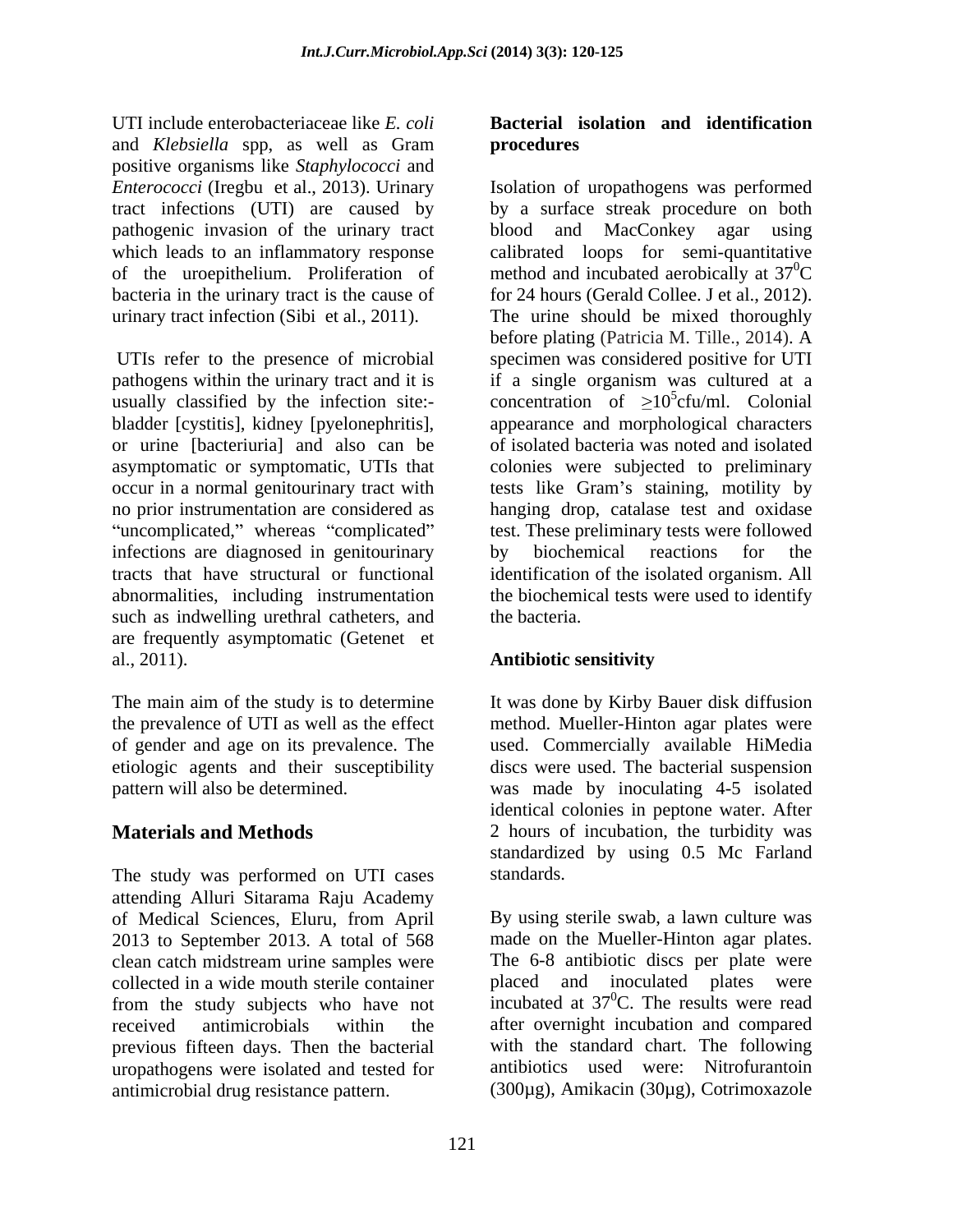(25µg), Gentamycin (10µg), Ciprofloxacin (5µg), Ceftriaxone (30µg), Nalidixic acid  $(10\mu g)$  and Imipenem  $(10\mu g)$ . isolation of urinary pathogen was 61.91%

A total of 568 samples were collected during the study period of which 401 samples with prevalence rate of 61.91%.

UTI was most commonly seen in the age samples were in this age group. The age 40 years. wise distribution of the samples and their positivity is shown in table 2. Among females UTI was commonly seen in the age group of 21-40 years and in males it was common between 41-60 years. *E.coli*  was the most commonly isolated urinary study by<br>
nathogen (41.73%). followed by concluded *Klebsiella* spp (22.90%) and *Acinetobacter* spp (6.61%). The isolation rates of other

Nitrofurantoin and Amikacin and it showed high resistance to Ampicillin and Nalidixic acid. *Klebsiella* spp and old age. *Acinetobacter* spp were highly sensitive to Imipenem and Amikacin respectively. The sensitivity pattern to other antibiotics is

(Getenet. B et al., 2011). Urine is one of bacteria in urine is called bacteriuria

(Khalil Ahmed et al., 2008).

(30µg), Norfloxacin (10µg), Ampicillin In our study, the prevalence rate of **Results and Discussion** Shamataj Razak S.K et al (2012) (71.72%) (70.59%) were from females and rest 167 with other studies by Bashir MF et al (29.40%) samples were from males. (2008) and Getenet B. et al (2011).<br>Pathogenic bacteria were isolated in 393 Women are more prone to UTIs than men The prevalence in females was 86.53% the anus (Dielubanza EJ et al., 2011). and in males was 27.54% and the Higher proportions of patients were in the prevalence pattern in males and females is age group between 21-40 years (46.30%) shown in table 1. followed by 41-60 years (24.82%) age group of 21-40 years as 48.34% of 53.5% were in the age group between 21isolation of urinary pathogen was 61.91% which correlates with the studies of and Das RN et al (2006) (71.6%). Prevalence of UTIs was more in females when compared to males. This correlates with other studies by Bashir MF et al (2008) and Getenet B. et al (2011). Women are more prone to UTIs than men because of short urethra and it is closer to the anus (Dielubanza EJ et al., 2011). Higher proportions of patients were in the group. This was in consistent with the study of Beyene G et al (2011) in which 53.5% were in the age group between 21- 40 years.

pathogen (41.73%), followed by organisms are shown in chart 1. cases occurring in older women, those *E.coli* showed high sensitivity to incidence of UTI increases in males as the Among patients with UTI, females were most commonly in the age group between 21-40 years and males were between 41- 60 years. This was in consistent with a study by Susan AMK (2005) who that most uncomplicated urinary tract infections occur in women who are sexually active, with far fewer who are pregnant, and in men. The age advances probably because of prostate enlargement and other related problems of old age.

shown in table 3. correlation with other studies by Gupta Bacterial infection of the urinary tract is Sibi et al (2011). The second most one of the common causes for seeking common isolated pathogen was *Klebsiella* medical attention in the community spp in our study accounting for 22.90%. the sterile body fluids but the presence of Khameneh et al (2009) and Chin et al *E.coli* (41.73%) was the most common isolated organism in our study. This was in K.D et al (1999), Moges et al (2002) and This correlates with the studies of (2011).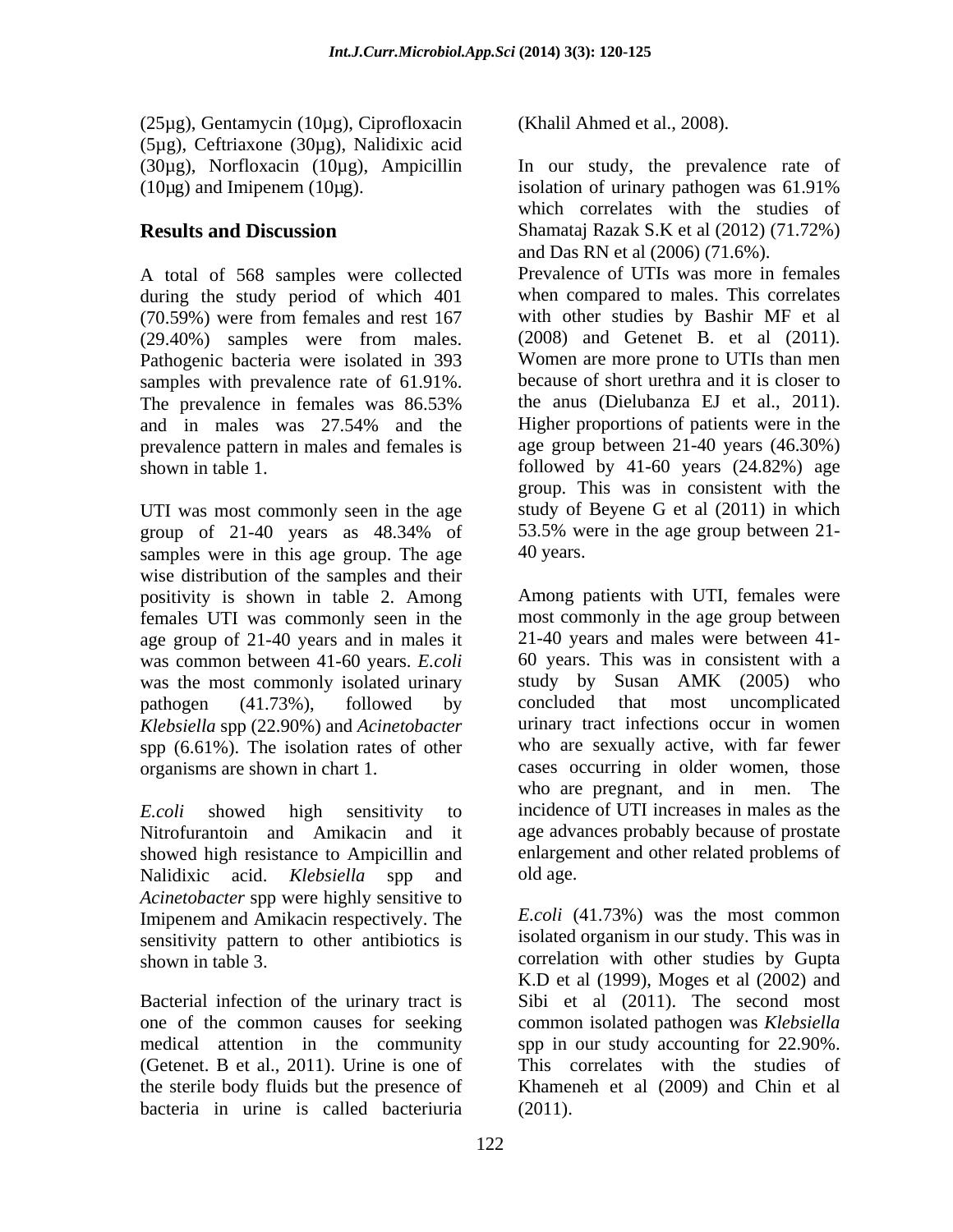#### *Int.J.Curr.Microbiol.App.Sci* **(2014) 3(3): 120-125**

| <b>SAV</b><br><b>DUA</b>             | Total no. of<br>sample. | No. of positives | Prevalence |
|--------------------------------------|-------------------------|------------------|------------|
| $M_0$ <sub>200</sub><br><b>TALCS</b> |                         |                  | 27.54%     |
| Females                              |                         |                  | 86.53%     |

# **Table.1** Sexual distribution - Prevalence of Urinary Tract Infection

**Table.2** Age Wise Distribution - Prevalence of Urinary Tract Infection

| Age (years) | Total no. of |              | No. of positive samples |              |
|-------------|--------------|--------------|-------------------------|--------------|
|             | samples      | <b>Males</b> | Females                 | <b>Total</b> |
| $<$ 20      | 89(15.66%)   | $3(6.52\%)$  | 70(20.17%)              | 73(18.57%)   |
| $21 - 40$   | 263(46.30%)  | 9(19.56%)    | 181(52.16%)             | 190(48.34%)  |
| $41 - 60$   | 141(24.82%)  | 23(50%)      | 72(20.74%)              | 95(24.17%)   |
| 61-80       | 72(12.67%)   | 9(19.56%)    | 23(6.62%)               | $32(8.14\%)$ |
| >80         | $3(0.52\%)$  | $2(4.34\%)$  | $(0.28\%)$              | $3(0.76\%)$  |
| Total       | 568(100%)    | $46(100\%)$  | 347(100%)               | 393(100%)    |

**Table.3** Percentage of Antibiotic Susceptibility Pattern of Most Frequently Isolated Microorganisms

|                | E. coli (%)                  | Klebsiella spp (%) | Acinetobacter spp (%) |
|----------------|------------------------------|--------------------|-----------------------|
| Ampicillin     | 0.9                          |                    |                       |
| Amikacin       | - -<br>71                    |                    |                       |
| Cotrimoxazole  | $\sim$ $\sim$<br>– 4 I<br>◡▴ |                    |                       |
| Ciprofloxacin  | 11                           |                    | 4                     |
| Ceftriaxone    | $\sim$ $\sim$<br>ے ر         |                    |                       |
| Gentamycin     | $\sim$                       |                    |                       |
| Imipenem       | 27                           |                    |                       |
| Nitrofurantoin | 82                           |                    |                       |
| Nalidixic acid |                              |                    |                       |
| Norfloxacin    |                              |                    |                       |

# **Chart.1** Urinary Pathogens isolated

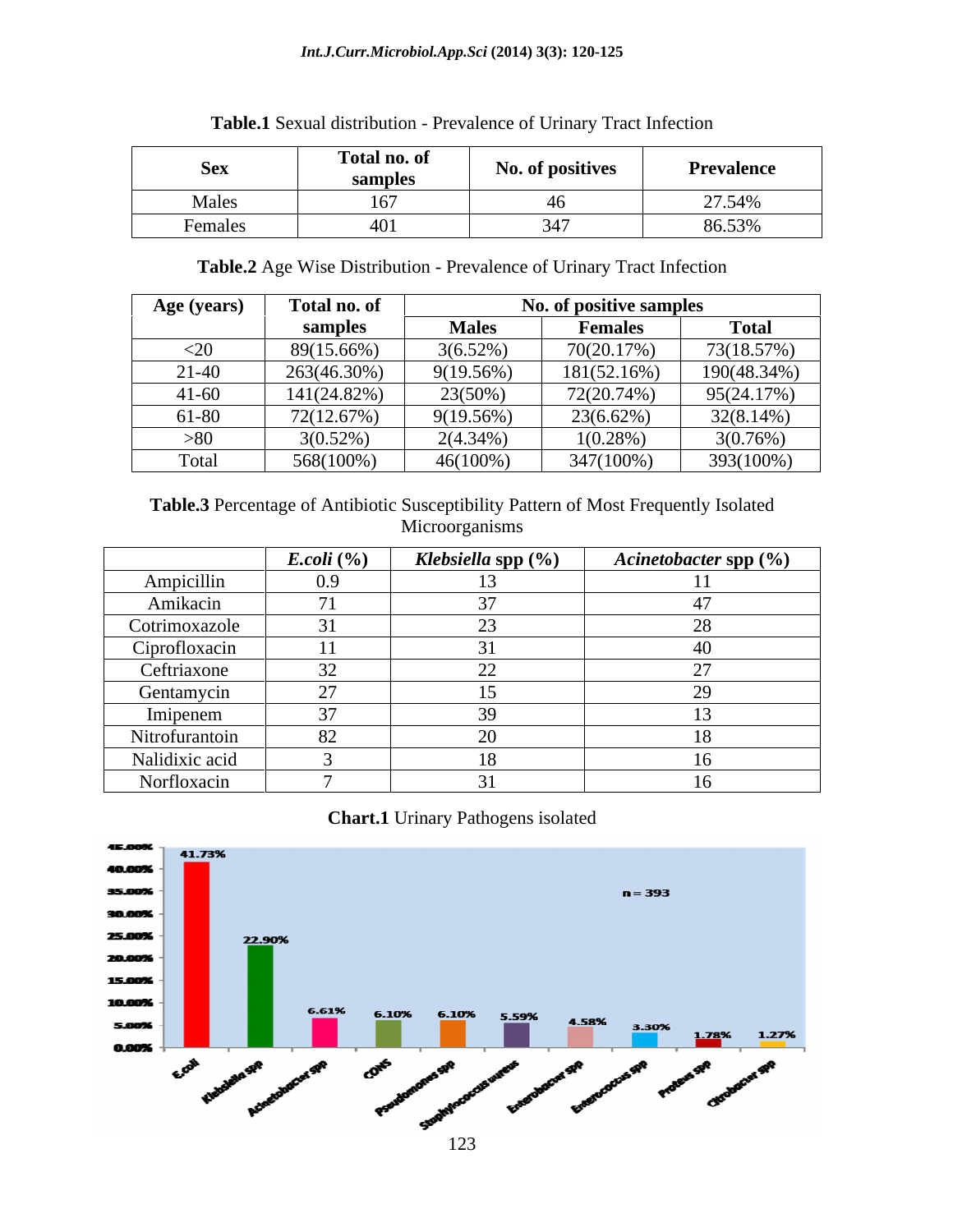In our study, *E.coli* was most resistant to *E.coli* was the most frequent causative Ampicillin, followed by Nalidixic acid and agent. Urinary pathogens showed Norfloxacin. It was most sensitive to resistance to commonly used antibiotics Nitrofurantoin (82%) followed by like Ampicillin, Norfloxacin and Nalidixic Amikacin (71%). The similar findings acid. On the basis of this study we can were seen in a study by Bashir MF et al conclude that the resistance of commonly (2008). This might be due to the used antibiotic is very crucial. The organisms showed resistance to older urinary antimicrobial agents such as symptomatic urinary tract infections and ampicillin, which indicates that increased consumption of a particular antibiotic can be a pathway to its resistance. As drug resistance among pathogens is an Antimicrobial resistance is a natural evolving process, routine surveillance and biological response of microbes to monitoring studies should be conducted to antimicrobial drugs. Resistance may be

Imipenem, followed by Amikacin (37%) and Ciprofloxacin (31%). *Acinetobacter* spp was sensitive to Amikacin (47%), followed by Ciprofloxacin (40%) and I thank the management of ASRAM Gentamycin (29%). Medical College and HOD of

The most frequently isolated organisms (*E.coli, Klebsiella* spp and *Acinetobacter* spp) showed resistance to commonly used antibiotics like Ampicillin, Norfloxacin and Nalidixic acid. This high resistance of antibiotics is attributable partly to self medication, which is very common in the and antibiogram of uncomplicated community and partly due to treatment of patients by the physicians without proper diagnosis in the laboratory (Khalil Ahmed et al., 2008).

Higher prevalence of UTI was seen in Riaz, S. 2008. Diversity of urinary females. In females UTI was seen in tract pathogens and drug resistant patients between 21-40 years age group and in males it was seen in older age group between 41-60 years. Gram negative Tropical Journal of Pharmaceutical organisms were the most commonly

agent. Urinary pathogens showed antibiotic treatment should be limited to be initiated after sensitivity testing only.

inherent (Ahmed K, 2008).<br>In our study, *E.coli* showed 82% UTIs. All efforts to minimizing the spread<br>In our study, *E.coli* showed 82% of resistant bacteria through appropriate sensitivity to Nitrofurantoin, followed by infection control would be quite important Amikacin (71%) and Imipenem (37%). and may represent a first step in resolving *Klebsiella* spp showed 39% sensitivity to provide physicians with knowledge about the most effective empirical treatment of UTIs. All efforts to minimizing the spread of resistant bacteria through appropriate the issue of resistant microorganisms.

# **Acknowledgement**

I thank the management of ASRAM Medical College and HOD of Microbiology Department, Dr. S. Subbarayudu for allowing me to conduct this short study.

# **References**

- Ahmed, K., and Imran. 2008. Prevalence and antibiogram of uncomplicated lower urinary tract infections in human population of Gilgit, northern areas of Pakistan. Pakistan J Zool. 40(4): 295- 301.
- Bashir, M. F., Qazi, J. I., and AhmadN isolates of Escherichia coli in different age and gender groups of Pakistanis. Research September. 7(3): 1025-1031.
- isolated organisms in UTI among which Chin, B. S., Kim, M. S., and Han, S. H.